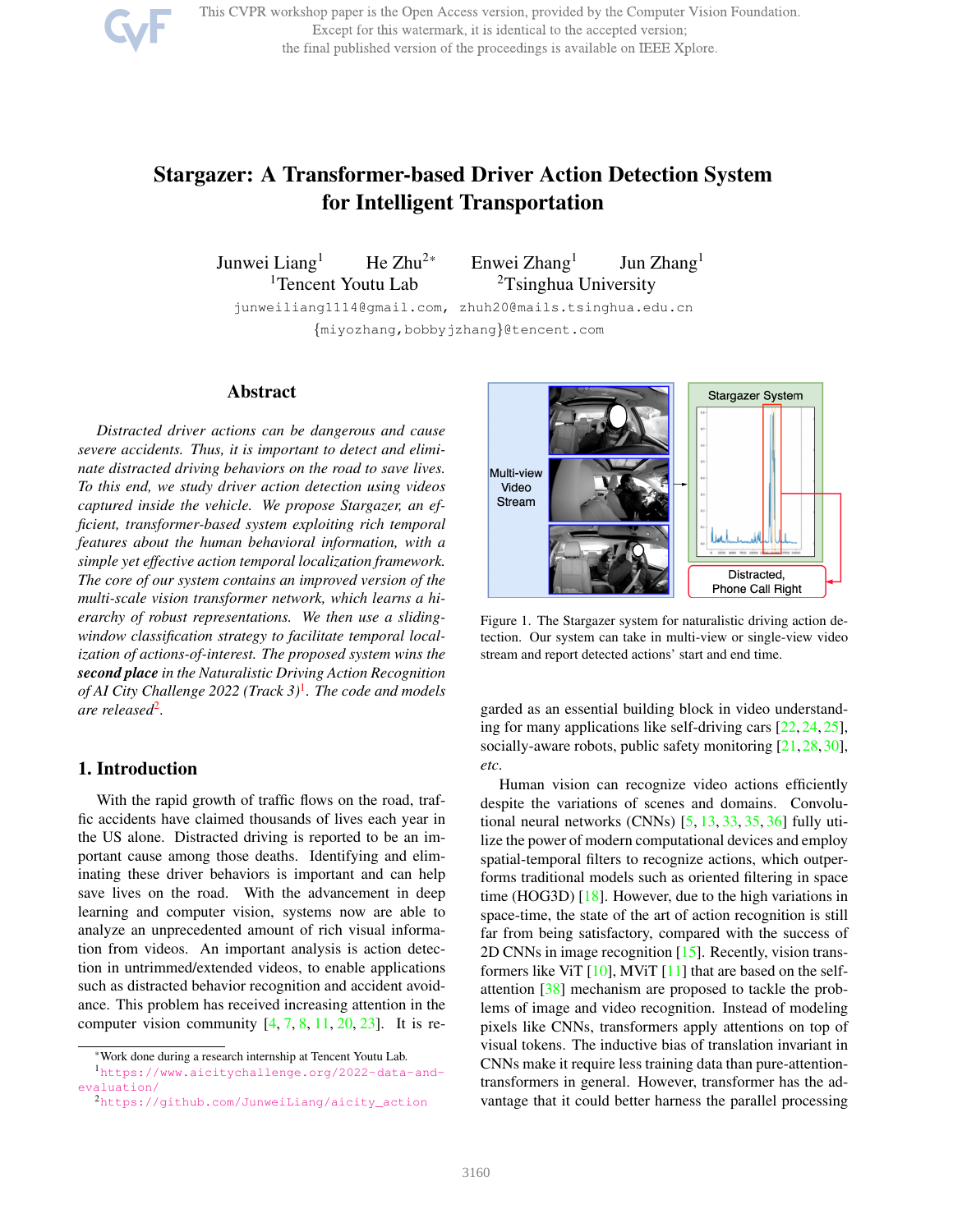units of modern computing devices like GPUs and TPUs, making it more computationally efficient than CNNs. We have seen a rapid growth in image and video datasets [17] in recent years, which would make up for the shortcomings of data-hungry transformers. Meanwhile, transformers combined with low-level convolutional operations have been proposed [11] to further improve the original design.

The AI City Challenge has been a prominent annual competitions [31, 32, 44] that addresses key intelligent city problems. For the naturalistic driver action detection problem, we are given single-view or multi-view videos from inside the vehicle. There are a few key challenges:

- Models need to recognize different actions from different viewpoints.
- Different action's start and end time could be hard to pin-point.
- The system need to be efficient to be practical and deployable within the vehicle's on-board device.

To this end, we propose a transformer-based action detection system, termed *Stargazer*, which includes an improved version of the multi-scale vision transformers [11] for sliding-window action classification. As action temporal localization is challenging, we introduce two new techniques to address the issue. First, to address the problem of pin-pointing actions within the videos, we design an efficient vision transformer model that takes in a short video clip of 2 seconds and a sliding-window classification technique with a stride of about half a second to allow the system to accurately localize the start and end of the actions. Second, to facilitate the training of data-hungry transformers, we utilize pre-training of our models on one or multiple large-scale video action datasets and multi-crop data augmentation on the target dataset.

## 2. Related Work

CNNs and Vision Transformers. CNNs work as the standard backbones throughout computer vison tasks for image and video. Various effective convolutional neural architectures have been raised to improve the precision and efficiency (e.g. VGG [34], ResNet [15] and DenseNet [16]). Although CNNs are still the primary models for computer vision, the Vision Transformers gradually show their enormous protential. Vision Transformer (ViT [10]) directly applies the architecture of Transformer on image classification and get encouraging performance. ViT and its variants (e.g., MV<sub>i</sub>T [11]) achieve outstanding results in recent years.

Action Recognition/Classification. The research of action recognition has advanced with both new datasets and new models. The modern benchmarks for action recognition is the Kinetics dataset [17]. The Kinetics dataset proposes a bigger benchmark with more categories and more videos (e.g., 400 categories  $160,000$  clips in [17]) as a harder benchmark. However, Kinetics datasets do not exhaust all the possible actions in all possible scales, for example, surveillance actions are missing in the two datasets. Many new approaches  $[12, 26, 37, 40, 43]$  have been carried on these datasets, of which the SlowFast network [12] and MViT [11] obtain good performance. We can see the trend of action recognition in the last two decades is to collect bigger datasets (e.g. Kinetics) as well as build bigger models (e.g., I3D [5] and SlowFast).

Temporal Action Localization. Temporal Action Localization (TAL) is a kind of task to locate the action instances and identify their categories. The architectures of TAL include two-stage and single-stage models. The two-stage approaches  $[1, 3, 6, 14]$  for TAL first split the video to many candidate segments as action proposals, and then classify these proposals into the corresponding action categories. Single-stage TAL  $[2, 27, 29, 41]$  methods aim to localize actions and get category in one stage without action proposals. Most of these work is to adopt the sliding anchor windows, which is called anchor-based.

# 3. Approach

# 3.1. System Architecture

Fig. 2 shows the overall network architecture of our *Stargazer* system. Our design is simple yet effective. *Stargazer* has the following key components:

Action Proposal module extracts a constant number of frames as inputs to the action recognition module. To ensure more precise action temporal localization results, we extract cube proposals with temporally overlapping frames. For the naturalistic driver action detection task, as the videos contain mostly the drivers, we directly take the whole frame as the spatial dimensions of the proposals. One can include object detection and tracking in this module to apply the system in a more complex situation where the action-ofinterest region is small compare to the whole frame.

Action Recognition module takes the proposal frames (i.e., video clips) and classify the video clips into one of the distracted or normal actions. The action recognition module is based on the improved multi-scale vision transformers [11, 19].

Post Processing module aggregates the overlapping video clip scores and produces the final action outputs with start and end timestamps. As each action in this challenge is accompanied with multiple videos from different viewpoints, a simple heuristic logic (the cross-view action instance selection method in Fig. 2) is utilized to select the best action instance for each class as the final outputs.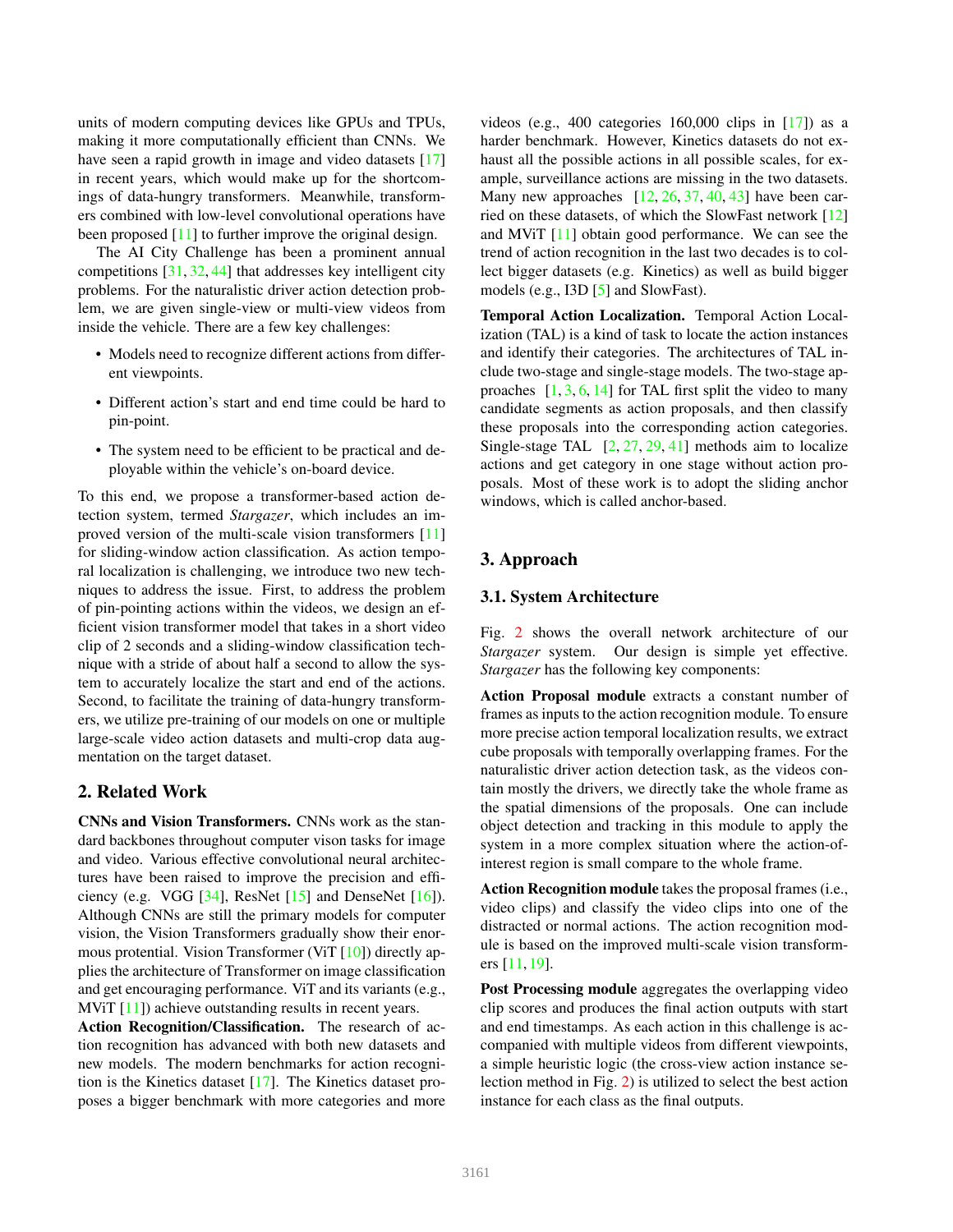

Figure 2. The inference pipeline of our Stargazer system for the AI City Challenge. Given a sequence of frames, our action proposal module produces cube proposals that are input to the action recognition module to get classification scores. The post processing module aggregates the scores from multiple-view videos and produces the final submission results.

#### 3.2. Action Proposal Module

Given an extended or untrimmed videos, we first extract action proposals where the actions might appear. We utilize the *spatial-temporal cube* as the action proposal, which is defined as:

$$
p_i = (x_0^i, x_1^i, y_0^i, y_1^i, t_0^i, t_1^i)
$$
 (1)

This six-tuple design has been proven to be effective compared to tube proposals in spatial-temporal action detection task [28]. Since in this challenge the drivers take up the main content of the frame, we set the spatial region of the proposals to be the size of the frame. In other more complex data where cameras are away from the action-of-interest, a object detection and tracking module can be added to produce more precise spatial regions.

The temporal length of the proposal is decided by the input length of the action recognition model. In this challenge we have tried both 16x4 and 32x3 settings (number of frame x frame stride). The 16x4 setting means the total proposal length is of 64 frames, which corresponds to about 2 seconds of videos of 30 FPS. In order to get a finer temporal resolution of the prediction scores, we use a overlappingsliding window technique to generate the proposals, with a stride of 16 frames, for example, which corresponds to a temporal resolution of about 0.5 seconds. In terms of implementation, we utilize PyTorch's multi-process Dataloader<sup>3</sup> and the Decord package<sup>4</sup> for efficient video frame decoding with CPUs (in parallel with the action recognition module, which mostly using GPUs).

#### 3.3. Action Recognition Module

Our key component is the action recognition module, which takes the action proposal frames as input and produces per-proposal action classification scores. Our model is based on the improved multi-scale vision transformers (MViT v2)  $[11, 19]$ , which learn a hierarchy from dense (in

space) and simple (in channels) to coarse and complex features. Fig. 3 shows the detailed architecture of the model (using 16x4 and 224x224 spatial-temporal proposal input as an example). MViT v2 first utilizes 3D convolution as the Patch Embedding to produce visual tokens, and then they are added with separate spatial and temporal positional embedding before input to the self-attention block computation. Each self-attention block consists of a multi-head pooling attention layer (MHPA) and a multi-layer perceptron (MLP), and the residual connections are built in each layer. The feature of each self-attention block is computed by:

$$
X_1 = \text{MHPA}(LN(X)) + X
$$
  

$$
Block(X) = \text{MLP}(LN(X_1)) + X_1
$$
 (2)

where X is the input to each block. Multiple self-attention blocks are group into stages. The channel dimensions are expanded before the multi-head attention computation as in [19] at the start of each resolution stage, while the spatial dimensions are reduced through 3D convolutions and max pooling, as shown in Fig. 3. As the features go through each stage of the model, the spatial and temporal dimensions of the features are reduced while the channel dimension is increased. Finally, the spatial and temporal features are averaged before inputting to the classification layer. For more details of the backbone architecture, please refer to the released code and original papers [11, 19].

#### 3.4. Post Processing Module

As shown in Fig. 2, the action recognition module produces a classification score for each action proposal, which is temporally overlapped with each other. We aggregate the scores by averaging all the scores of each frame position. The finest temporal resolution of the frame-level scores are decided by the stride of the action proposals. In most of our experiments, we use 64-frame proposals with a 16-frame stride, which means the frame-level scores would be changed about every 0.5 seconds. In the multi-view action detection scenario, multiple videos are provided for

<sup>3</sup>https://pytorch.org/docs/stable/data.html#torch.utils.data.DataLoader <sup>4</sup>https://github.com/dmlc/decord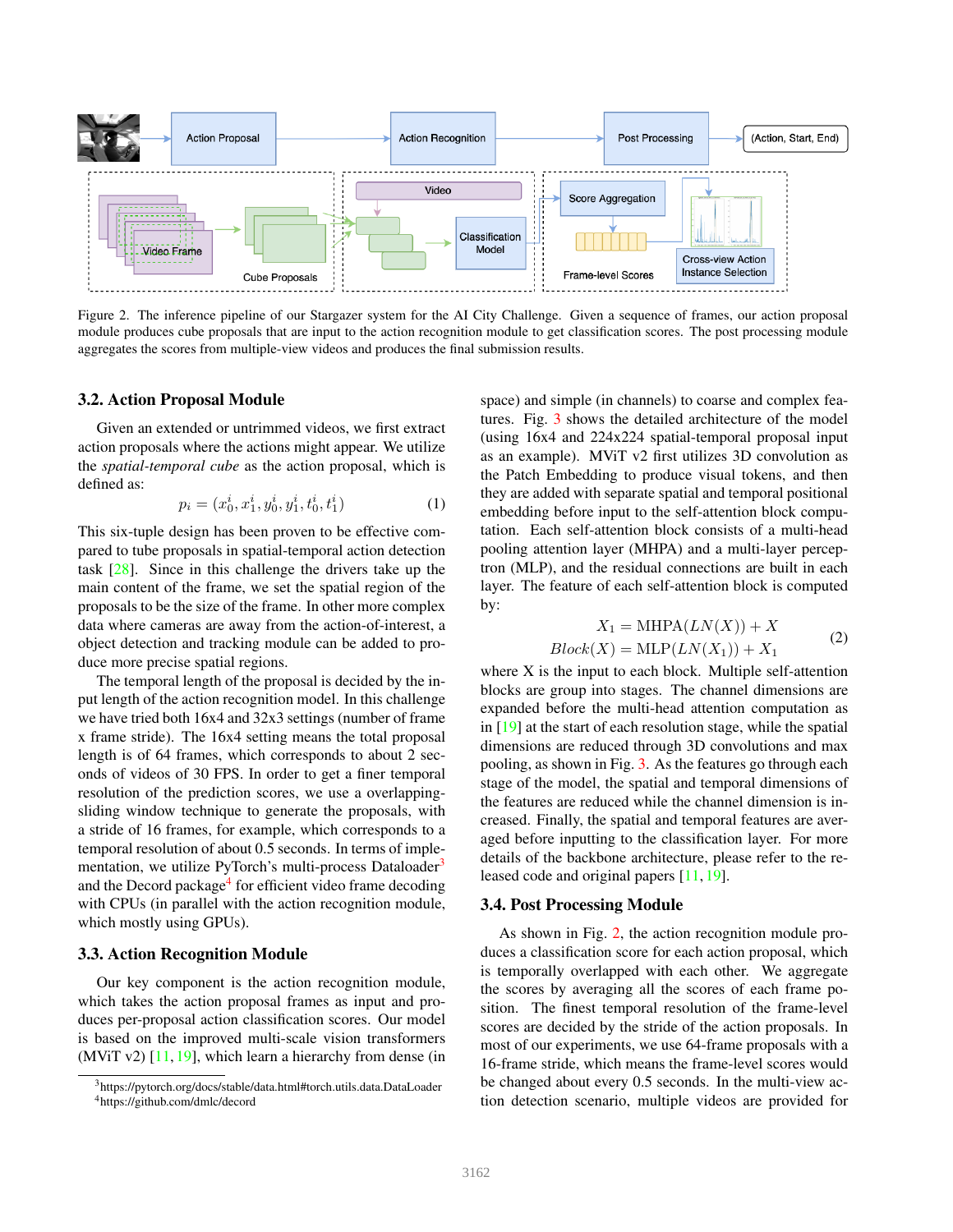

Figure 3. Improved multi-scale vision transformers.

the same testing instances, i.e., we have multiple lists of frame-level scores to produce the final action instance output. We adopt the following cross-view action instance selection strategy: For each action class, given the framelevel scores from multiple videos of different views, we first extract continuous frames as action candidates with scores larger than a threshold within each video. For each video, the action candidate with the highest averaged scores is selected. For cross-view selection, we select the action candidate with most number of frames for each action class. Finally, the selected action candidate is output by the system after a rounding operation on the start and end times.

#### 3.5. Multi-crop Data Augmentation Training

As mentioned in the action recognition module, our input to the model is a fixed-length video clip while our action targets are of variable length. To better facilitate training, we first convert the original variable length annotations of the training set into a list of video segments with action class IDs. The empty segments (the video clip without any an-



Figure 4. Multi-crop data augmentation training.

notations) are considered as the class 0 (normal driving). During training, for each action sample, a random 16x4 (or 32x3) clip is sampled temporally within the positive segments, as well as randomly spatially cropped, to combine into a mini-batch. Note that we do not use random flipping and Rand Aug  $[9]$  as in the original MViT  $[11]$  paper since this challenge distinguishes actions of left and right. The process is shown in Fig. 4. Through this training process, although the original annotations are of variable length and our backbone model takes in fixed-length video clips, the model can be trained with all possible clips within the training set.

## 4. Experiments

We evaluate the proposed *Stargazer* system on the Naturalistic Driver Action Recognition of AI City Challenge dataset [32]. We demonstrate that our model performs favorably against other systems on this challenging task.

Dataset. The whole dataset contains 90 video clips captured from 15 drivers. The length of each video is about 10 minutes, and it is about 14 hours in total. These drivers perform every one of the 18 different distracted actions once in random order in each video. There are three synchronous cameras recording from different angles mounted in the car. Each driver is recorded twice because of performing two kinds of tasks: one is performing without appearance block, and another is performing with some appearance blocks (e.g., sunglasses, hat). Therefore, record each driver twice to collect 6 videos, 3 videos in sync without appearance block and 3 videos in sync with some appearance block.

Evaluation metrics. The evaluation metrics are measured by the F1-score. An activity is correctly identified when its starting time and ending time both are within one second of the ground truth. In order to compute the F1-score, an identified activity is true-positive (TP) when it is cor-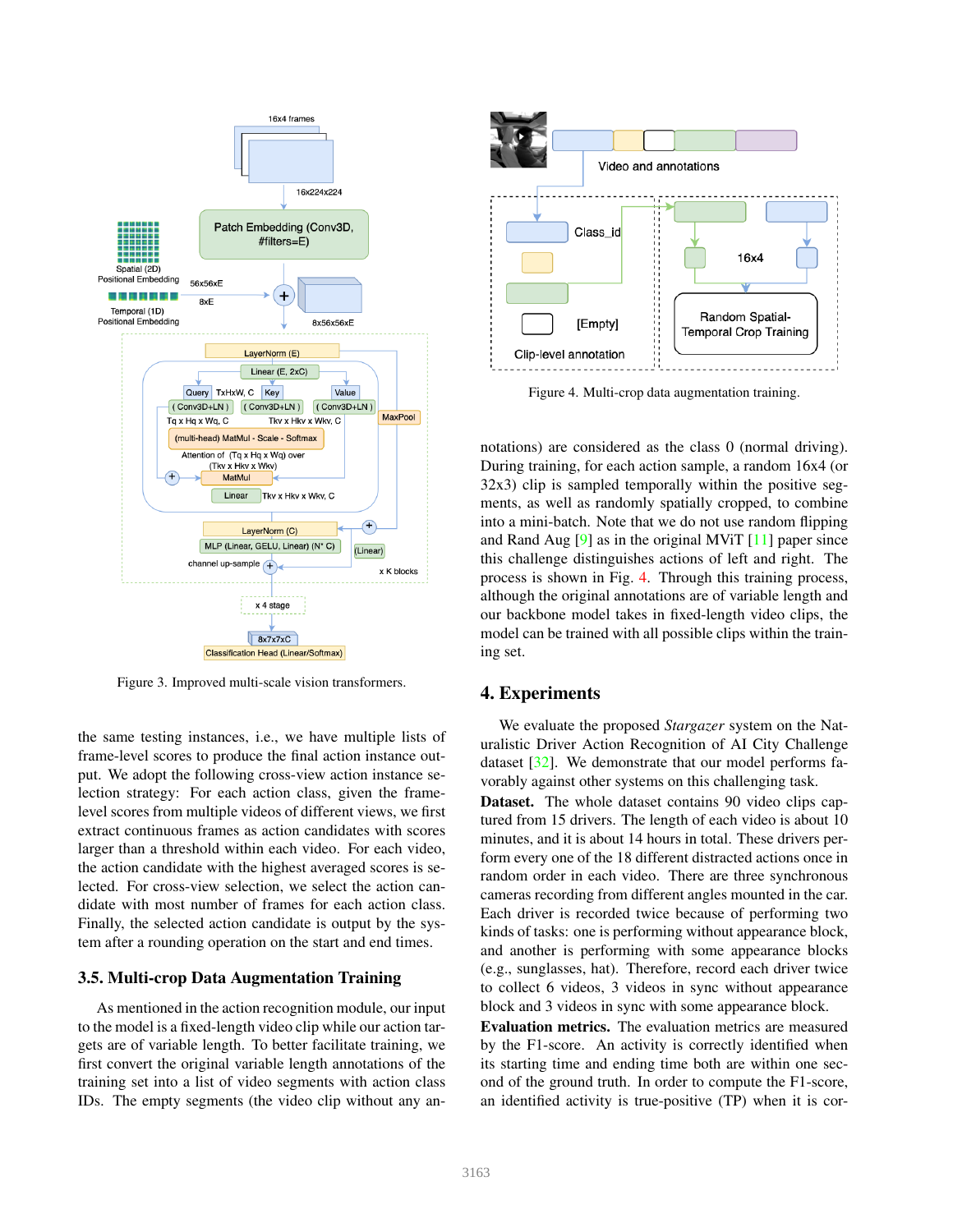

Figure 5. Example of the single video prediction scores and threshold selection.

rectly identified. And correspondingly, an identified activity is false-positive (FP) when it is not a TP activity. When a ground-truth activity is not correctly identified, it is considered a false-negative (FN).

Implementation Details. We initialize our backbone MViT v2 model with pre-trained model weights from Kinetics-700 dataset  $[17]$ . The pre-trained MViT v2 models has a Top-1/5 accuracy of 71.91/90.52 and 74.08/91.87, respectively for 16x4 and 32x3 models, both with a 224x224 spatial crop inputs. We first down-sample all the videos to 540p resolution for faster training and testing. In terms of annotation conversion as mentioned in Section 3.5, we have experimented with or without the empty video segments as the normal driving class (see also Fig. 4), and found that training without the empty video segments is slightly better, but the grid-searched thresholds with models trained using the empty video segments are better across all other models (even used for models that are not trained in this way). We train all our models on the AI City training set using a learning rate of 0.0001 for 200 epochs, with a warm-up period of 30 epochs and a cosine decay. We utilize the adamw optimizer with a batch size of 128 or 32 (for 32x3 models). For the initialization of the larger 448x448 spatial crop models, we convert the positional embedding of the pre-trained model weights to the proper resolution, as done in previous works [11]. For the proposal generation, we use a stride of 16 frames for the 64-frame long model. To select the final post-processing threshold for each action class, we either use the grid-searched weights from split 1 or manually select them by looking at the prediction visualization with the videos on the validation set, as shown in Fig. 5.

|                             | Rank Team ID   | F1 Score |
|-----------------------------|----------------|----------|
|                             | VTCC - UTVM    | 0.3492   |
| $\mathcal{D}_{\mathcal{L}}$ | <b>Ours</b>    | 0.3295   |
| 3                           | CybercoreAI    | 0.3248   |
|                             | <b>OPPilot</b> | 0.3154   |
| 5                           | SIS Lab        | 0.2921   |

Table 1. Comparison to other submissions methods on the A2 validation set. Results are from the official leaderboard of the competition. Numbers denote F1 scores thus higher are better. Our system has won the runner-up place.

#### 4.1. Main Results

Table 1 lists the top-5 leaderboard results of our system and other submissions. Our system has won the second place. The leaderboard numbers are from the validation set (A2 videos). Our best submission uses the 16x4 MViT v2 model with a spatial crop of 448x448. The annotations are converted without the empty segments and the models are trained for 200 epochs, which takes 2-3 hours with 2x8 A100 GPUs. In terms of data augmentation, as mentioned in Section 3.5, only random spatial and temporal jittering are used. The final action thresholds are selected empirically through looking the videos and the prediction scores as described in Section 3.4.

#### 4.2. Ablation Studies

| Training / Val Data | Top-1 Err | Top-5 Err |
|---------------------|-----------|-----------|
| Split $-1$          | 67.86     | 35.71     |
| Split - $2$         | 45.83     | 16.67     |
| Split - $3$         | 63.39     | 29.46     |
| Split $-4$          | 76.79     | 41.07     |
| Split - $5$         | 54.17     | 17.50     |

Table 2. Comparison of different data splits. See text for details.

We conduct most of our ablation experiments locally with the official training set. As we mention before, the official training set consists of performances from 5 different drivers. Hence, we split the official training set into training and validation based on the identity of the drivers. We answer the following questions:

Which local splits are better? We train and validate our baseline model on the 5 splits of the official training set as shown in Table 2. We train on 4 drivers' video data and test on the other one. The reported numbers are top-1/top-5 error rates on the validation set. For validation, a single center clip of each annotated segment is used for fast evaluation. This baseline model is the 16x4 model with 224x224 crop trained with adamw optimizer and a learning rate of 0.001. As we see, the results vary a lot across different splits as the data within a split is too small. By comparing to the results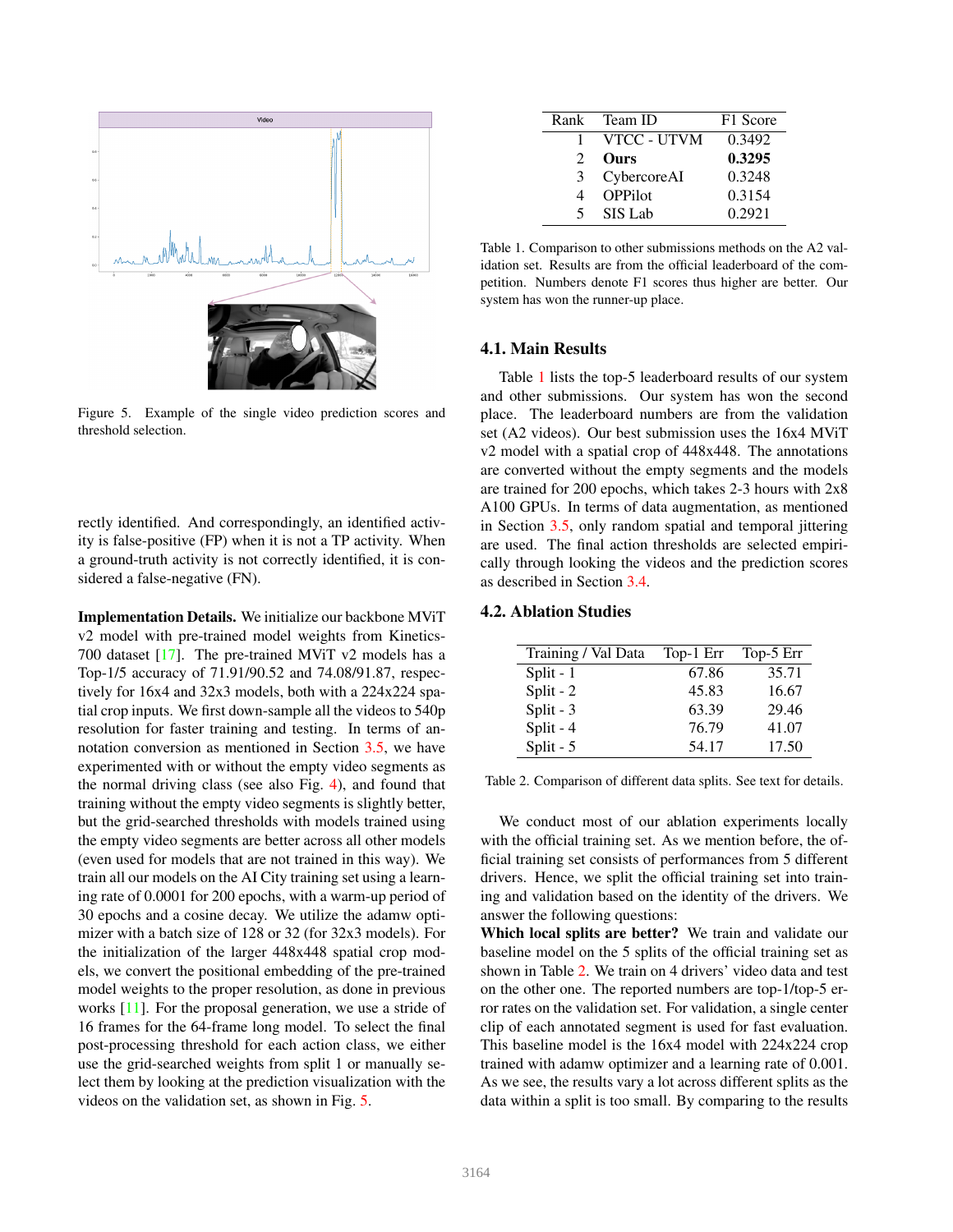| <b>Run Name</b>                | Top-1 Err | Top-5 Err |
|--------------------------------|-----------|-----------|
| Baseline ( $lr = 0.001; 224$ ) | 67.86     | 35.71     |
| $+$ MixUp                      | 66.96     | 38.39     |
| $+Ir = 0.0001$                 | 61.61     | 32.14     |
| $+Ir = 0.005$                  | 81.25     | 58.04     |
| $+100$ epochs                  | 67.86     | 37.50     |
| $+448$ crop                    | 52.68     | 23.21     |
| $+32x3$ Model                  | 53.57     | 32.14     |
| $+32x3$ Model, 448 crop        | 47.66     | 17.97     |

on the leaderboard, we conclude that split 1 is better correlated with the A2 dataset hence for the rest experiments we only use split 1 data.

Table 3. Comparison of different hyper-parameters. See text for details.

Does stronger data augmentation method help? In Table  $3$ , we utilize Mix Up  $[42]$  and find that it does not significantly improve the results.

Does larger model help? We experiment with models with larger spatial crop (from 224 to 448) and longer video clip input (32x3), and the results show that larger models improve the accuracy significantly.

Other hyper-parameters. We also compare the baseline model with using other hyper-parameters. We find that shorter training schedule (100 epochs vs. 200 epochs) hurts performance and a learning rate of 0.0001 is optimal.

# 4.3. Post Processing Experiments

| <b>Run Name</b>     | F1 Score | Precision | Recall |
|---------------------|----------|-----------|--------|
| Ours - Leaderboard  | 0.3295   | 0.3184    | 0.3413 |
| $+$ A2 grid search  | 0.3333   | 0.3240    | 0.3432 |
| + A1 val threshold  | 0.2767   | 0.2682    | 0.2857 |
| $+32x3$ Model       | 0.2407   | 0.2626    | 0.2814 |
| - rounding function | 0.2139   | 0.2087    | 0.2216 |
| DanTAD [39]         | 0.0446   | 0.0447    | 0.0444 |

Table 4. Comparison of different post-processing strategies on the leaderboard. We also compare our method with a strong method in temporal action localization. See text for details.

In this section, we present our experience with the postprocessing techniques and compare them on the leaderboard, as shown in Table 4. If the round function on the start and end time is removed (mentioned in Section 3.4), the performance drop significantly. We utilize the thresholds from a different model trained on split 1 of the official training set. The action score thresholds for each class are grid-searched on the split 1 validation set and applied on the full-dataset trained model. We obtain a 0.2767 F1 for this run. Under the same setting, we also submit a larger model with 32x3 and 448 crop inputs. It is surprising that

the performance does not reflect what we observe in the ablation experiments (Table 3). Finally, given a sub-set of the A2 videos, we manually label the videos, and apply gridsearch on the annotations to get the best action score thresholds and submit to the general leaderboard, which returns better results than our official scores. The large variance of performance given the same model with different postprocessing techniques may suggest that the evaluation metric of the temporal localization part is too strict. A temporal Intersection-over-Union method might be more suitable. We also compare our method with a recent strong model in temporal action localization, namely DaoTAD [39], on this dataset. DaoTAD performs well on THUMOS'14. As shown in Table. 4, DaoTAD performs much worse than our method, which suggests that more research is needed to make those models work well on this dataset.

## 5. Conclusion

In this paper, we have presented a new transformer-based system for action detection. We refer to the resulting system as *Stargazer*. We showed the efficacy of our model on the Naturalistic Driver Action Recognition of AI City Challenge 2022.

### References

- [1] Yueran Bai, Yingying Wang, Yunhai Tong, Yang Yang, Qiyue Liu, and Junhui Liu. Boundary content graph neural network for temporal action proposal generation. In *European Conference on Computer Vision*, pages 121–137. Springer, 2020. 2
- [2] Shyamal Buch, Victor Escorcia, Bernard Ghanem, Li Fei-Fei, and Juan Carlos Niebles. End-to-end, singlestream temporal action detection in untrimmed videos. In *Procedings of the British Machine Vision Conference 2017*. British Machine Vision Association, 2019. 2
- [3] Shyamal Buch, Victor Escorcia, Chuanqi Shen, Bernard Ghanem, and Juan Carlos Niebles. Sst: Single-stream temporal action proposals. In *Proceedings of the IEEE conference on Computer Vision and Pattern Recognition*, pages 2911–2920, 2017. 2
- [4] Joao Carreira and Andrew Zisserman. Quo vadis, action recognition? a new model and the kinetics dataset. In *proceedings of the IEEE Conference on Computer Vision and Pattern Recognition*, pages 6299–6308, 2017. 1
- [5] João Carreira and Andrew Zisserman. Quo vadis, action recognition? A new model and the kinetics dataset. In *CVPR*, 2017. 1, 2
- [6] Shuning Chang, Pichao Wang, Fan Wang, Hao Li, and Jiashi Feng. Augmented transformer with adaptive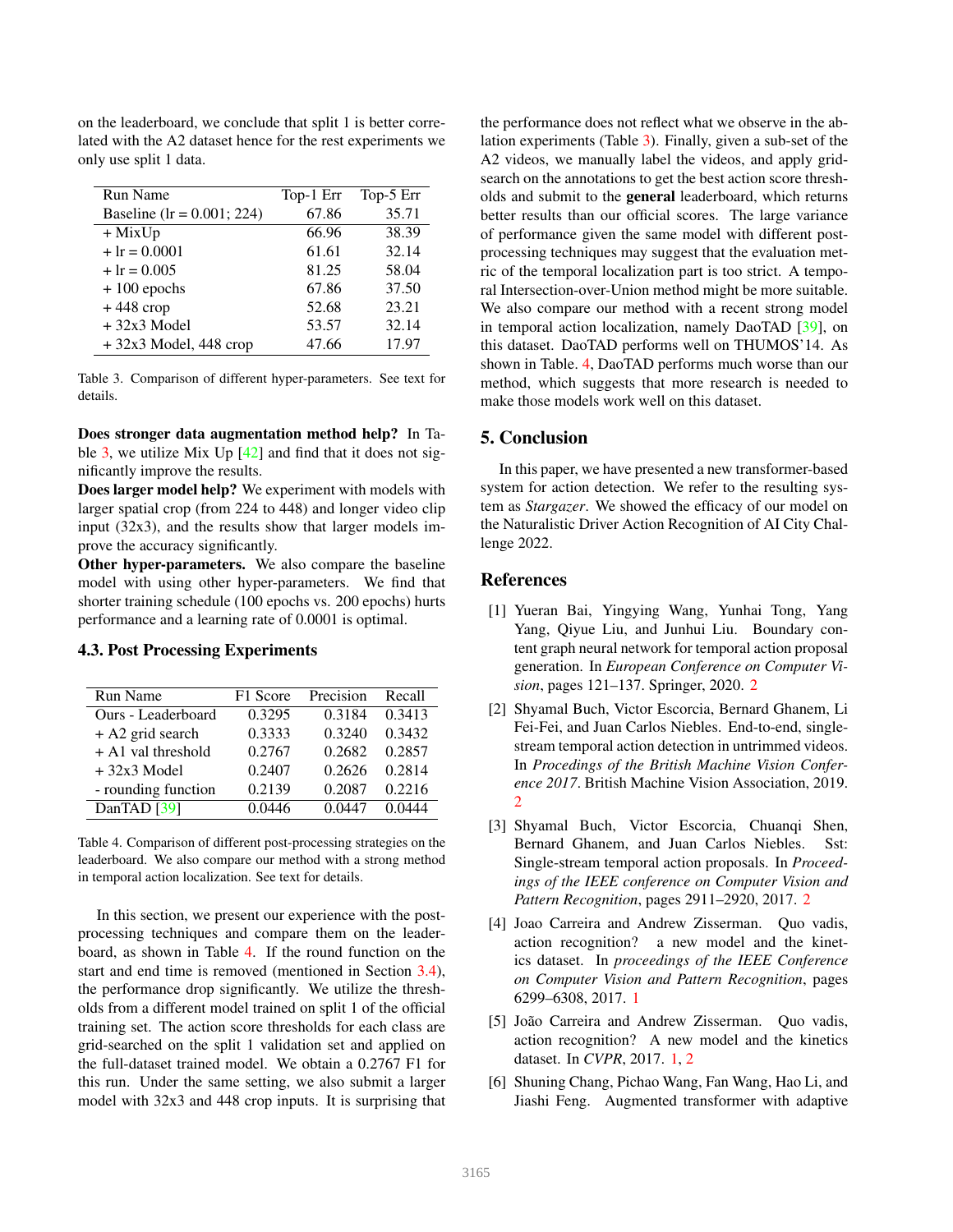graph for temporal action proposal generation. *arXiv preprint arXiv:2103.16024*, 2021. 2

- [7] Xiaojun Chang, Wenhe Liu, Po-Yao Huang, Changlin Li, Fengda Zhu, Mingfei Han, Mingjie Li, Mengyuan Ma, Siyi Hu, Guoliang Kang, Junwei Liang, et al. Mmvg-inf-etrol@ trecvid 2019: Activities in extended video. 2019. 1
- [8] Jia Chen, Jiang Liu, Junwei Liang, Ting-Yao Hu, Wei Ke, Wayner Barrios, Dong Huang, and Alexander G Hauptmann. Minding the gaps in a video action analysis pipeline. In *2019 IEEE Winter Applications of Computer Vision Workshops (WACVW)*, pages 41–46. IEEE, 2019. 1
- [9] Ekin D Cubuk, Barret Zoph, Jonathon Shlens, and Quoc V Le. Randaugment: Practical automated data augmentation with a reduced search space. In *Proceedings of the IEEE/CVF Conference on Computer Vision and Pattern Recognition Workshops*, pages 702–703, 2020. 4
- [10] Alexey Dosovitskiy, Lucas Beyer, Alexander Kolesnikov, Dirk Weissenborn, Xiaohua Zhai, Thomas Unterthiner, Mostafa Dehghani, Matthias Minderer, Georg Heigold, Sylvain Gelly, et al. An image is worth 16x16 words: Transformers for image recognition at scale. In *International Conference on Learning Representations*, 2020. 1, 2
- [11] Haoqi Fan, Bo Xiong, Karttikeya Mangalam, Yanghao Li, Zhicheng Yan, Jitendra Malik, and Christoph Feichtenhofer. Multiscale vision transformers. In *Proceedings of the IEEE/CVF International Conference on Computer Vision*, pages 6824–6835, 2021. 1, 2, 3, 4, 5
- [12] Christoph Feichtenhofer, Haoqi Fan, Jitendra Malik, and Kaiming He. Slowfast networks for video recognition. In *ICCV*, 2019. 2
- [13] Christoph Feichtenhofer, Axel Pinz, and Richard P. Wildes. Spatiotemporal residual networks for video action recognition. In Daniel D. Lee, Masashi Sugiyama, Ulrike von Luxburg, Isabelle Guyon, and Roman Garnett, editors, *NeurIPS*, 2016. 1
- [14] Guoqiang Gong, Liangfeng Zheng, and Yadong Mu. Scale matters: Temporal scale aggregation network for precise action localization in untrimmed videos. In *2020 IEEE International Conference on Multimedia and Expo (ICME)*, pages 1–6. IEEE, 2020. 2
- [15] Kaiming He, Xiangyu Zhang, Shaoqing Ren, and Jian Sun. Deep residual learning for image recognition. In *CVPR*, 2016. 1, 2
- [16] Gao Huang, Zhuang Liu, Laurens Van Der Maaten, and Kilian Q Weinberger. Densely connected convolutional networks. In *Proceedings of the IEEE con-*

*ference on computer vision and pattern recognition*, pages 4700–4708, 2017. 2

- [17] Will Kay, Joao Carreira, Karen Simonyan, Brian Zhang, Chloe Hillier, Sudheendra Vijayanarasimhan, Fabio Viola, Tim Green, Trevor Back, Paul Natsev, et al. The kinetics human action video dataset. *arXiv preprint arXiv:1705.06950*, 2017. 2, 5
- [18] Alexander Kläser, Marcin Marszalek, and Cordelia Schmid. A spatio-temporal descriptor based on 3dgradients. In Mark Everingham, Chris J. Needham, and Roberto Fraile, editors, *BMVC*, 2008. 1
- [19] Yanghao Li, Chao-Yuan Wu, Haoqi Fan, Karttikeya Mangalam, Bo Xiong, Jitendra Malik, and Christoph Feichtenhofer. Improved multiscale vision transformers for classification and detection. *arXiv preprint arXiv:2112.01526*, 2021. 2, 3
- [20] Junwei Liang, Liangliang Cao, Xuehan Xiong, Ting Yu, and Alexander Hauptmann. Spatial-temporal alignment network for action recognition and detection. *arXiv preprint arXiv:2012.02426*, 2020. 1
- [21] Junwei Liang, Desai Fan, Han Lu, Poyao Huang, Jia Chen, Lu Jiang, and Alexander Hauptmann. An event reconstruction tool for conflict monitoring using social media. In *Thirty-First AAAI Conference on Artificial Intelligence*, 2017. 1
- [22] Junwei Liang, Lu Jiang, and Alexander Hauptmann. Simaug: Learning robust representations from simulation for trajectory prediction. 2020. 1
- [23] Junwei Liang, Lu Jiang, Deyu Meng, and Alexander G Hauptmann. Learning to detect concepts from weblylabeled video data. In *IJCAI*, 2016. 1
- [24] Junwei Liang, Lu Jiang, Kevin Murphy, Ting Yu, and Alexander Hauptmann. The garden of forking paths: Towards multi-future trajectory prediction. In *CVPR*, 2020. 1
- [25] Junwei Liang, Lu Jiang, Juan Carlos Niebles, Alexander G Hauptmann, and Li Fei-Fei. Peeking into the future: Predicting future person activities and locations in videos. In *Proceedings of the IEEE/CVF Conference on Computer Vision and Pattern Recognition*, pages 5725–5734, 2019. 1
- [26] Ji Lin, Chuang Gan, and Song Han. Tsm: Temporal shift module for efficient video understanding. In *ICCV*, 2019. 2
- [27] Tianwei Lin, Xu Zhao, and Zheng Shou. Single shot temporal action detection. In *Proceedings of the 25th ACM international conference on Multimedia*, pages 988–996, 2017. 2
- [28] Wenhe Liu, Guoliang Kang, Po-Yao Huang, Xiaojun Chang, Yijun Qian, Junwei Liang, Liangke Gui, Jing